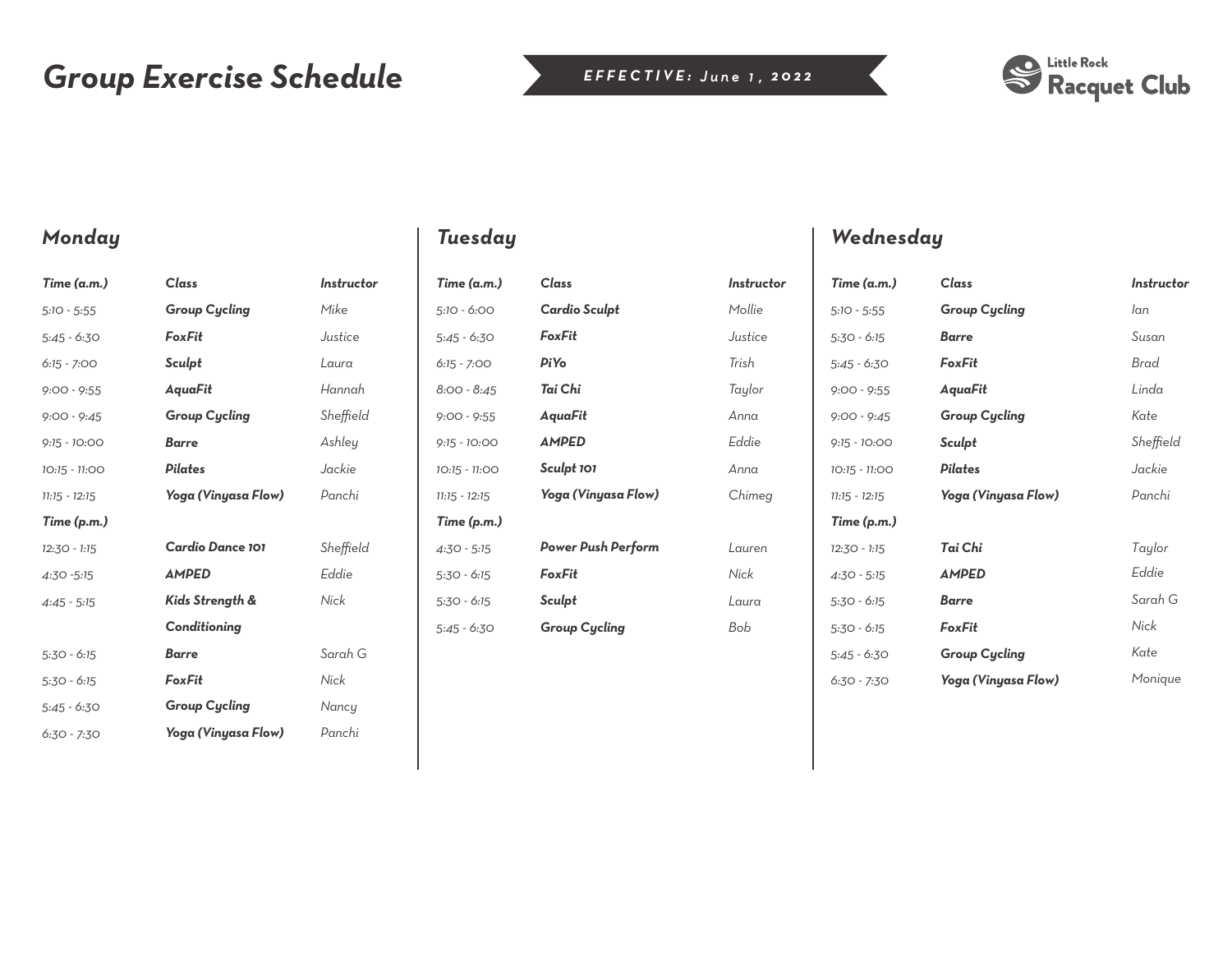# *Group Exercise Schedule*



### *Thursday*

| Time (a.m.)     | Class                    | Instructor |
|-----------------|--------------------------|------------|
| $5:15 - 6:00$   | <b>HIIT</b>              | Susan      |
| 5:45 - 6:30     | FoxFit                   | Justice    |
| $6:15 - 7:00$   | <b>Pi</b> Y <sub>o</sub> | Trish      |
| $8:00 - 8:45$   | Tai Chi                  | Taylor     |
| $9:00 - 9:55$   | AguaFit                  | Antoinette |
| $9:15 - 10:00$  | <b>AMPED</b>             | Hannah     |
| 10:15 - 11:00   | Sculpt 101               | Hannah     |
| $11:15 - 12:15$ | Yoga Yin                 | La Tonia   |
|                 |                          |            |

#### *Time (p.m.)*

| $4:30 - 5:15$ | <b>Power Push Perform</b> | Lauren |
|---------------|---------------------------|--------|
| $4:45 - 5:15$ | Kids Strength &           | Nick   |
|               | Conditioning              |        |
| $5:30 - 6:15$ | FoxFit                    | Nick   |
| $5:45 - 6:30$ | <b>Group Cycling</b>      | Bob    |

## *Friday*

| Time (a.m.)    |
|----------------|
| 5:45 - 6:30    |
| 6:15 - 7:00    |
| $9:00 - 9:55$  |
| $9:00 - 9:45$  |
| $9:15 - 10:00$ |
| Time (p.m.)    |
| $5:45 - 7:15$  |

| $Cl$ ass             | Instructor   |
|----------------------|--------------|
| $F_{\alpha}$ $F$ it  | Justice      |
| Barre                | Sarah G      |
| AguaFit              | $\Delta$ nna |
| <b>Group Cycling</b> | Sheffield    |
| Sculpt               | l isa        |
|                      |              |
|                      |              |

*Sip and Stretch*

*Martha* 

### *Saturday*

| Time (a.m.)     | Class                | Instructor |
|-----------------|----------------------|------------|
| $8:30 - 9:15$   | <b>Group Cycling</b> | Martha     |
| $8:30 - 10:00$  | FoxFit               | Michael    |
| $8:30 - 9:15$   | Barre                | Danielle   |
| $9:00 - 9:55$   | AguaFit              | Trish      |
| $9:30 - 10:15$  | <b>AMPED</b>         | Fddie      |
| $71:15 - 12:15$ | Yoga (Vinyasa Flow)  | Vanessa    |

### *Sunday*

| Time (p.m.)   | Class               | Instructor |
|---------------|---------------------|------------|
| $1:OO - 1:45$ | <b>AMPED</b>        | Eddie      |
| $4:45 - 5:45$ | Yoga (Vinyasa Flow) | Matthew    |

*Classes and instructors are subject to change. Classes must maintain an average of five participants to remain on the schedule. Each class must have atleast three participants to be conducted.*